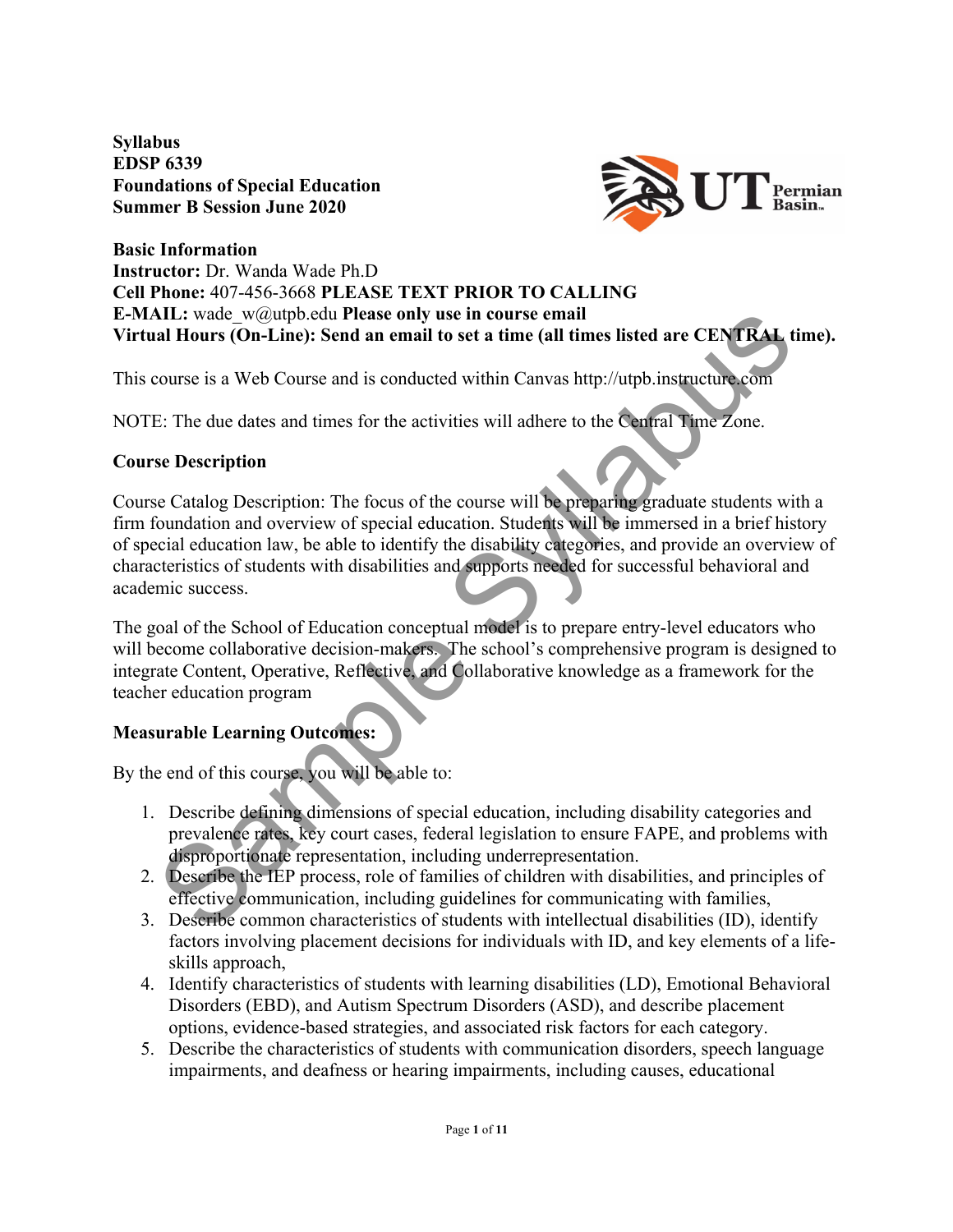approaches, placement options, related services, access to language and curriculum, and social opportunities and cultural identity.

- 6. Describe characteristics of students with visual impairments/blindness, physical disabilities, and other health impairments (OHI), expanded core curriculum of nonacademic skills, types and causes, severity, age of onset, instructional decisions, educational methods, placement options, and continuum of services.
- 7. Define and describe the characteristics of individuals with multiple disabilities, deafblindness, and Traumatic Brain Injury (TBI), including curriculum-based decisions related to developmental stages and milestones for children with severe disabilities, and skills and dispositions needed by teachers working with students with severe disabilities.

### **Prerequisites: Admission into the MA in Special Education Program**

### **Textbook**

1. Heward, W.L., Alber-Morgan, S.R., & Konrad, M. (2017). Exceptional Children: An Introduction to Special Education, 11th Edition. Pearson. ISBN: 978-0135160428

### **Recommended Materials:**

Additional readings and videos as assigned; see chapter activities in modules.

#### **Important Academic Dates**

UTPB Academic Calendar

### **Course Assignments**

Skills and dispositions needed by teachers working with students with severe disabilities<br>
equisites: Admission into the MA in Special Education Program<br>
Nook<br>
1. Heward, W.L., Alber-Morgan, S.R., & Konrad, M. (2017). Exce This course is divided into 4 modules. Modules will open every two weeks unless otherwise stated. There are SPECIFIC DUE DATES for each assignment found on the Assignments page of each module. Information regarding those due dates can be found by viewing the Course Schedule at the end of this Syllabus.

1. **Alternative Assignment for Field Experience**: As we all know, the fallout from the COVID-19 virus and school closures have made it necessary for us to change the field experience component of the course. The Alternative Assignment for Field Experience will be comprised of 2 parts.

Part 1: You will learn about special education in other countries and develop a **Example 2** organizer or annotated bibliography of your resources. From that organizer or annotated bibliography you will write a summary of your findings.

Part 2: To make the information that you are learning readily available to you in the future, you will create an electronic binder that is compiled of strategies and information that is useful to you and your professional development. Some examples of possible topic area's include Disabilities, Web-based Resources, Meaningful Readings, or Department of Education Policy and Regulation in Special Education.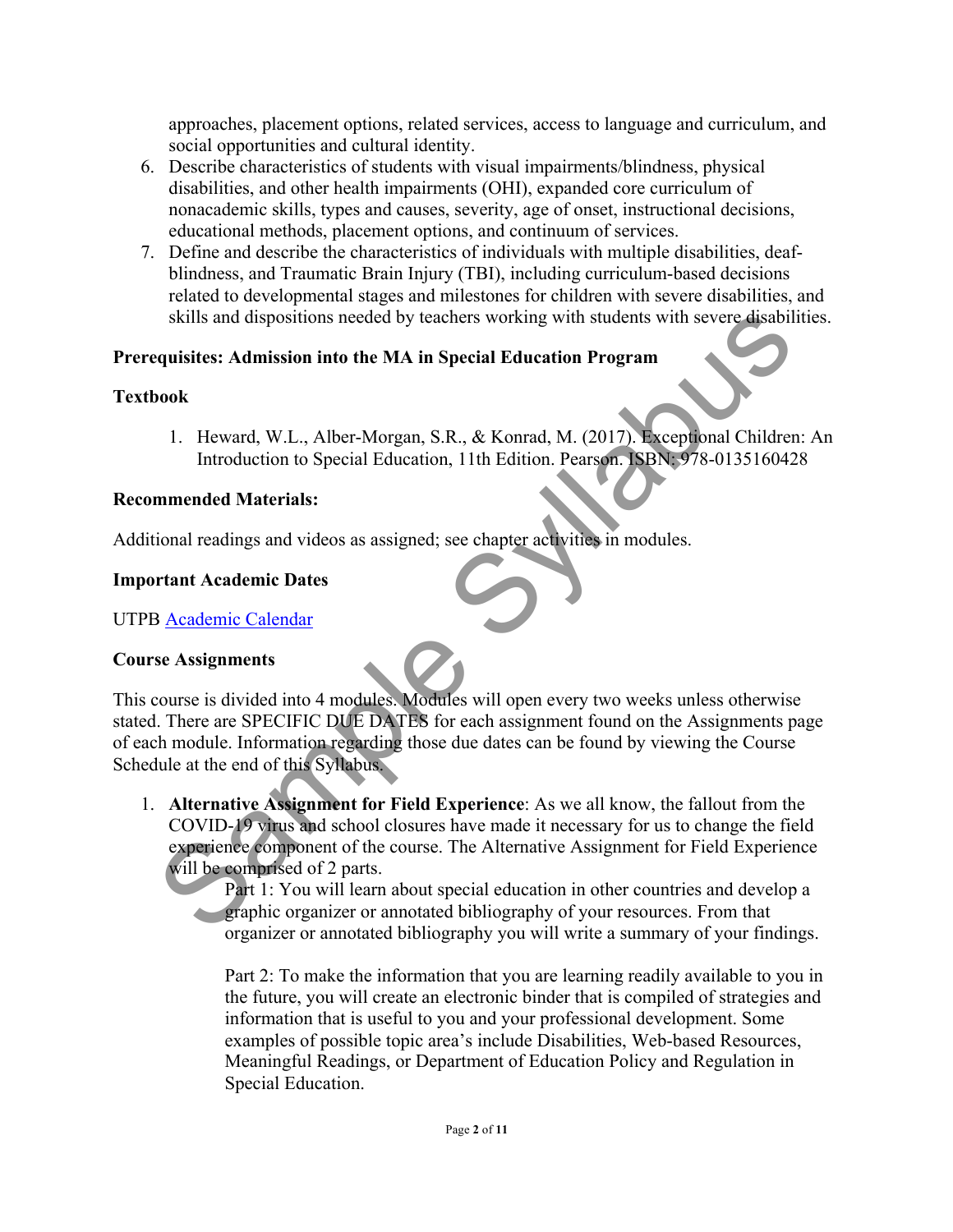- 2. **Readings:** You are expected to read each article, chapter, website, or lecture provided in the module thoroughly prior to completing the assignments. The expectations for each module may vary according to the topic and available online resources, but the information is still necessary for completion of assignments and discussion.
- 3. **Assignments:** You will complete various written assignments. You will be provided instructions within the various modules.
- 4. **Philosophy of Education Paper:** You will write a two to two and half page paper that discusses your Philosophy of Education. Due to the timing of the session this assignment will open with Module 3.
- 5. **Discussions:** You will participate in group discussions identified within the modules. Review the assignment and requirements provided in order to fully understand the grading expectations for each discussion.

All files that will be submitted to the instructor should:

- **Be saved as .doc or .docx files as I cannot always open .wps files**
- **Have your name at the top of each page header**

Always keep a copy of all the work you submit so that you will not need to re-do it if it should get lost in cyberspace.

\*\*If you have not completed an assignment by its assigned due date, you will receive a 5-point deduction for each day it is late. Discussions posts will NOT be accepted after the due date\*\*

| <b>Philosophy of Education Paper:</b> You will write a two to two and half page paper that<br>discusses your Philosophy of Education. Due to the timing of the session this assignment                                        |                 |                                                                                              |  |  |  |  |
|-------------------------------------------------------------------------------------------------------------------------------------------------------------------------------------------------------------------------------|-----------------|----------------------------------------------------------------------------------------------|--|--|--|--|
| will open with Module 3.                                                                                                                                                                                                      |                 |                                                                                              |  |  |  |  |
| <b>Discussions:</b> You will participate in group discussions identified within the modules.<br>Review the assignment and requirements provided in order to fully understand the<br>grading expectations for each discussion. |                 |                                                                                              |  |  |  |  |
| les that will be submitted to the instructor should:                                                                                                                                                                          |                 |                                                                                              |  |  |  |  |
| Be saved as .doc or .docx files as I cannot always open .wps files<br>Have your name at the top of each page header                                                                                                           |                 |                                                                                              |  |  |  |  |
| st in cyberspace.                                                                                                                                                                                                             |                 | ys keep a copy of all the work you submit so that you will not need to re-do it if it should |  |  |  |  |
| ou have not completed an assignment by its assigned due date, you will receive a 5-poin<br>ttion for each day it is late. Discussions posts will NOT be accepted after the due date**                                         |                 |                                                                                              |  |  |  |  |
| nment Due Dates and Points:                                                                                                                                                                                                   |                 |                                                                                              |  |  |  |  |
| <b>Activity</b>                                                                                                                                                                                                               | <b>Points</b>   | Date due                                                                                     |  |  |  |  |
| Pre-Test                                                                                                                                                                                                                      | Credit          | July 3, 2020 11:59PM CST                                                                     |  |  |  |  |
| Authentication requirement                                                                                                                                                                                                    | Credit          | July 3, 2020 11:59PM CST                                                                     |  |  |  |  |
| <b>Module 1</b>                                                                                                                                                                                                               |                 |                                                                                              |  |  |  |  |
| Discussion 1 (FAPE)                                                                                                                                                                                                           | 25              | July 5, 2020 11:59PM CST                                                                     |  |  |  |  |
| IEP (Part $1 \& 2$ )                                                                                                                                                                                                          | 50              | July 12, 2020 11:59PM CST                                                                    |  |  |  |  |
| Prezi                                                                                                                                                                                                                         | 30              | July 12, 2020 11:59PM CST                                                                    |  |  |  |  |
|                                                                                                                                                                                                                               | <b>Module 2</b> |                                                                                              |  |  |  |  |

# **Assignment Due Dates and Points**: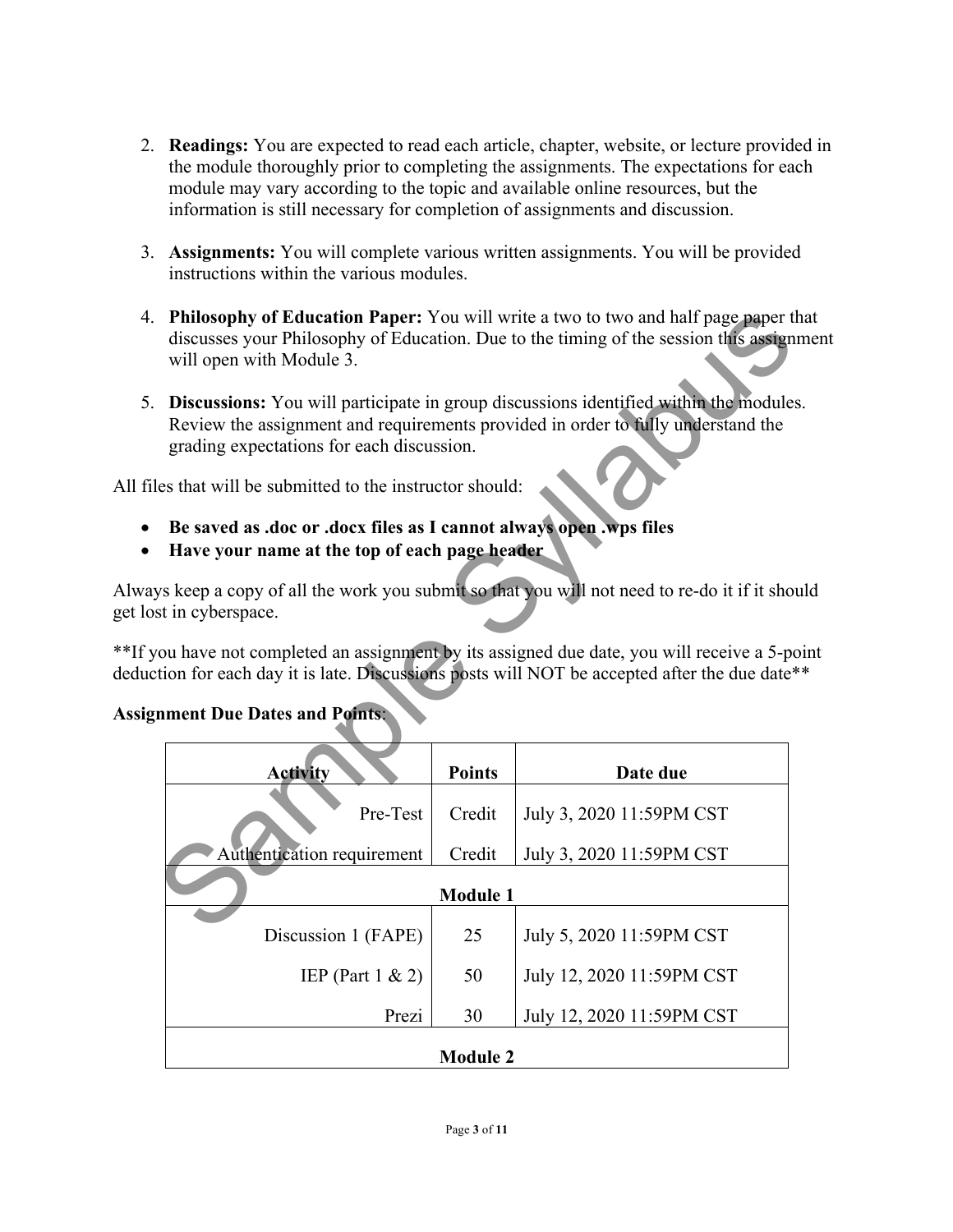|                                                                                | <b>Activity</b>                | <b>Points</b>                     | Date due                    |  |  |
|--------------------------------------------------------------------------------|--------------------------------|-----------------------------------|-----------------------------|--|--|
|                                                                                | Padlet                         | 30                                | July 26, 2020 11:59PM CST   |  |  |
|                                                                                | EBD (Part 1&2)                 | 30                                | July 26, 2020 11:59PM CST   |  |  |
|                                                                                | Media Reflection               | 50                                | July 26, 2020 11:59PM CST   |  |  |
| <b>Module 3</b>                                                                |                                |                                   |                             |  |  |
| <b>Chapter Review</b>                                                          |                                | 25                                | August 9, 2020 11:59PM CST  |  |  |
|                                                                                | Discussion 2 (Help Me Succeed) | 25                                | August 9, 2020 11:59PM CST  |  |  |
|                                                                                | Sound and Fury (Part 1&2)      | August 9, 2020 11:59PM CST<br>50  |                             |  |  |
| <b>Module 4</b>                                                                |                                |                                   |                             |  |  |
|                                                                                | Google Classroom               | August 11, 2020 11:59PM CST<br>25 |                             |  |  |
|                                                                                | Philosophy of Education        | 80                                | August 11, 2020 11:59PM CST |  |  |
| Alternative Assignment &<br><b>Special Education Resource</b><br><b>Binder</b> |                                | 100                               | August 11, 2020 11:59PM CST |  |  |
|                                                                                | Total                          | 520                               |                             |  |  |
| ng Scale:                                                                      |                                |                                   |                             |  |  |
|                                                                                | <b>Grade Range</b>             |                                   | Letter Grade                |  |  |
|                                                                                | 90 and above<br>$\mathbf{A}$   |                                   |                             |  |  |
| 80 to 89<br>70 to 79<br>$\Omega$ . $\Omega$                                    |                                | B                                 |                             |  |  |
|                                                                                |                                | $\mathcal{C}$                     |                             |  |  |
|                                                                                |                                |                                   |                             |  |  |

Grading Scale:

| <b>Grade Range</b> | Letter Grade  |
|--------------------|---------------|
| 90 and above       | A             |
| 80 to 89           | B             |
| 70 to 79           | $\mathcal{C}$ |
| 60 to 69           | D             |
| Less than 60       | F             |

\*Unless otherwise stated, all materials, activities, and assessments are required and are not optional.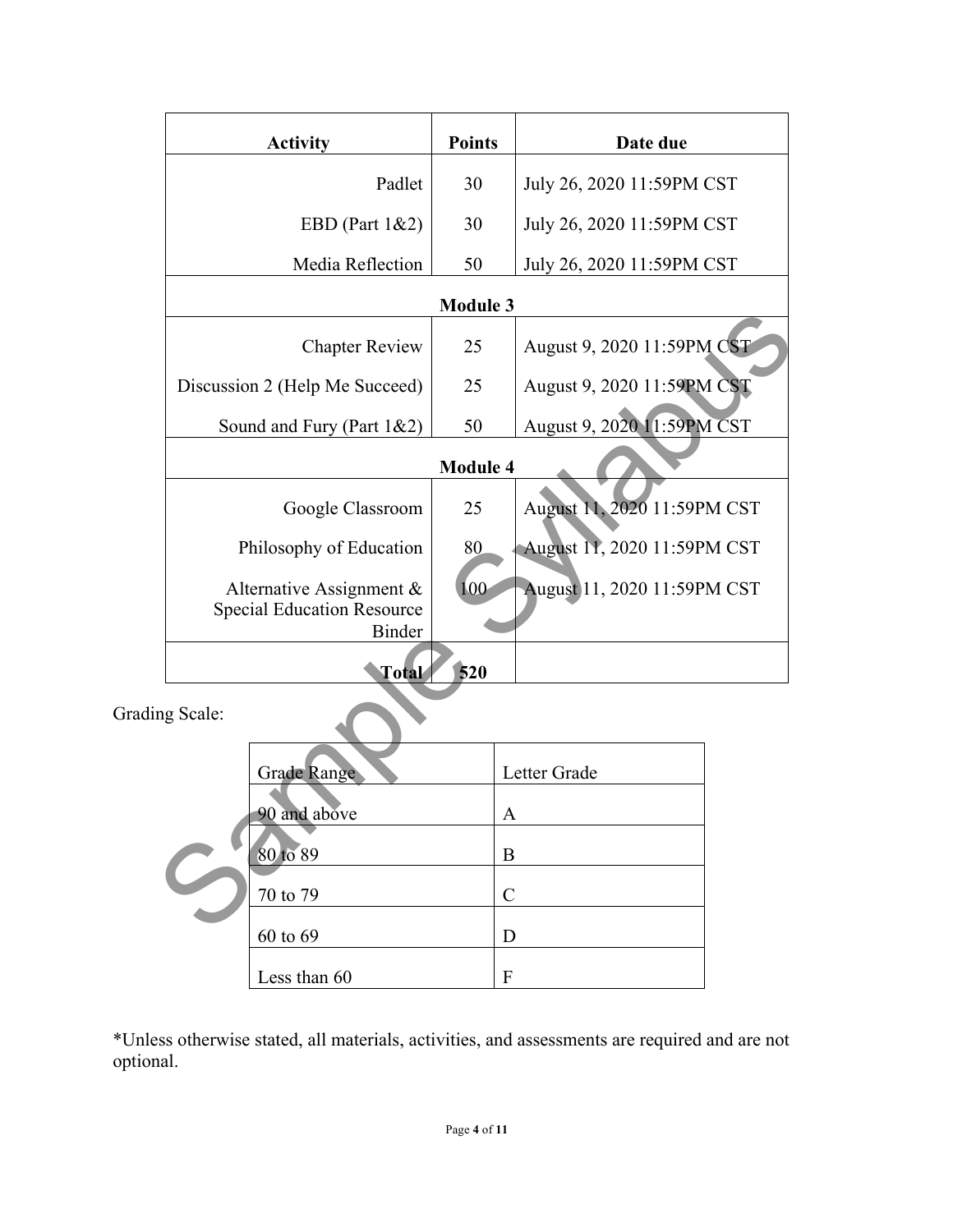### **Communication, Grading & Feedback:**

I will have your work graded and returned to you with feedback within 1 week of the submission date for each assignment. On the grading of each assignment I will use the rubric to indicate where points were earned/lost. I may also provide you with comments and feedback to help you improve your performance. Please review your assignment once it has been graded in order to improve your performance in the future if necessary. If there is any discrepancy in the grade, you must contact me immediately. You can check your grades by going to "Grades". You can also see recently graded assignment on the right-hand column under "recent feedback."

As an online course, you can expect email response to questions from the instructor within 48 hours. You may also call during my posted office hours. If I am going to be out due to ill health, attending a conference, etc., I will notify you using email and the announcements page on Canvas. There is a communication tools file in the start here portion of the website. This will provide you with all of the instructors contact information.

contact me immediately. You can check your grades by going to 'Grades'. You can<br>cently graded assignment on the right-hand column under "recent freedback."<br>
You may also call during my posted office hours. If I am going to Please check Canvas announcements frequently for general communication about assignments and other feedback or class wide concerns. I generally try to make a class announcement every Monday morning to provide you with feedback on assignments, upcoming due dates, and bonus point opportunities. You will be able to see upcoming due dates on the right-hand column of the screen in Canvas. Also, if you click the "view course stream" you will be able to see announcements, assignment notifications, and discussions added to the course since your last login.

# **Time Management:**

Each semester credit hour at U. T. Permian Basin represents a commitment on an average of three hours of "out of class" preparation and one hour of class attendance (or its equivalent) per week. For example, enrolling in a three-semester credit hour class commits the student to a total of twelve hours of work per week. Students who are employed or who have family responsibilities are especially encouraged to bear this commitment in mind and to seek guidance from their academic advisors in determining a suitable academic schedule.

I do not necessarily expect you to put in a full twelve hours toward my course each week. But if you have mapped out two hours the night before an assignment is due, you will most likely not be able to complete it on time…at least not with the quality I am looking for in your work.

### **Policies**

### Discussion Board

### **Discussion Board is primarily for discussing course related topics and issues. Best practices are:**

- **Read all message postings in online discussion.**
- **Respond to the question directly**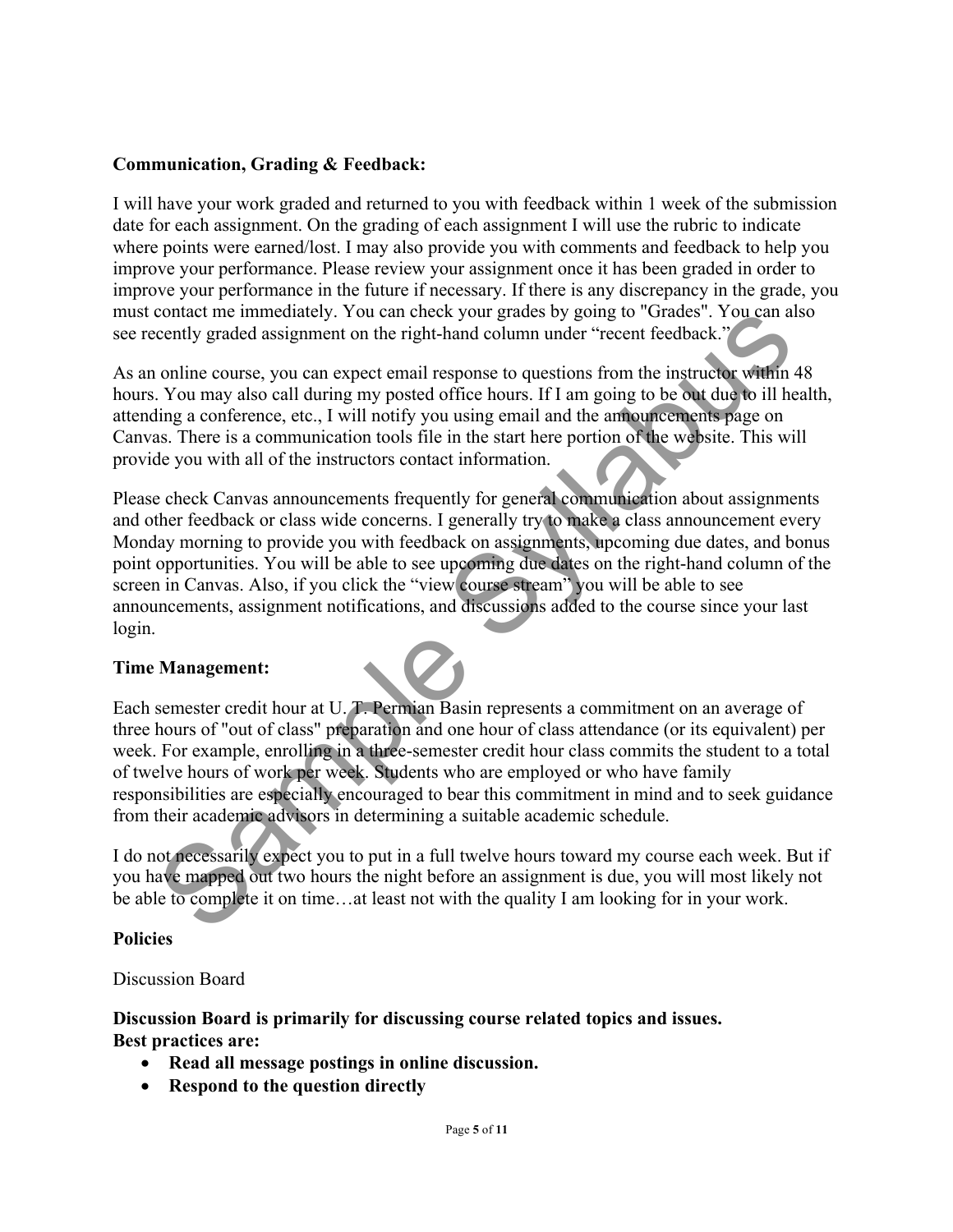- **Reply to minimum of two other student posts.**
- **Use a person's name in the body of your message when you reply to their message.**
- **Avoid postings that are limited to 'I agree' or 'great idea', etc.**
- **Ensure responses to questions are meaningful, reflective.**
- **Support statements with concepts from course readings, refer to personal experience, examples.**
- **Follow Rules of Behavior (below).**

### **Rules of Behavior**

Discussion areas are public to every student in this class (including your instructor) who will see what you write. Please pay attention to the language you use and adhere to the following guidelines:

- Do not post anything too personal.
- Do not use language that is inappropriate for a classroom setting or prejudicial in gender, race, or ethnicity.
- Do not use all caps in the message box unless you are emphasizing (it is considered shouting).
- Be courteous and respectful to other people on the list
- Do not overuse acronyms like you would use in text messaging. Some of the list participants may not be familiar with acronyms.
- Use line breaks and paragraphs in long responses.
- Write your full name at the end of the posting.
- Be careful with sarcasm and subtle humor; one person's joke is another person's insult.

# **Make-Up/Late Submission Policy**

Sample The Syllabustary and the syllabustary and the searched method with the syllabor of the syllabor only a method with the syllabor on the syllabor on the syllabor on the syllabustary of the syllabor on the syllabustary All course activities must be submitted before or on set due dates. If the student is unable to abide by the due dates, it is her/his responsibility to contact the instructor immediately. There will be a 5-point deduction for each day an assignment is late for up to 3 days, after which late work will not be accepted. Discussion posts will not be accepted passed the due date- INITIAL submissions must be completed by Friday at midnight. Students will not be allowed to make corrections. Extensions will be provided only to individuals who provide sufficient evidence of need (doctors note, etc.) 24 hours in advance of the deadline.

# **Academic Dishonesty/Plagiarism/Cheating**

The academic community regards academic dishonesty as an extremely serious matter, with serious consequences. Any effort to gain an advantage not given to all students is dishonest whether or not the effort is successful. Any suspicion of academic dishonesty will be reported and investigated. A student who engages in scholastic dishonesty that includes, but is not limited to cheating, plagiarism, and collusion will receive an "F" for the course.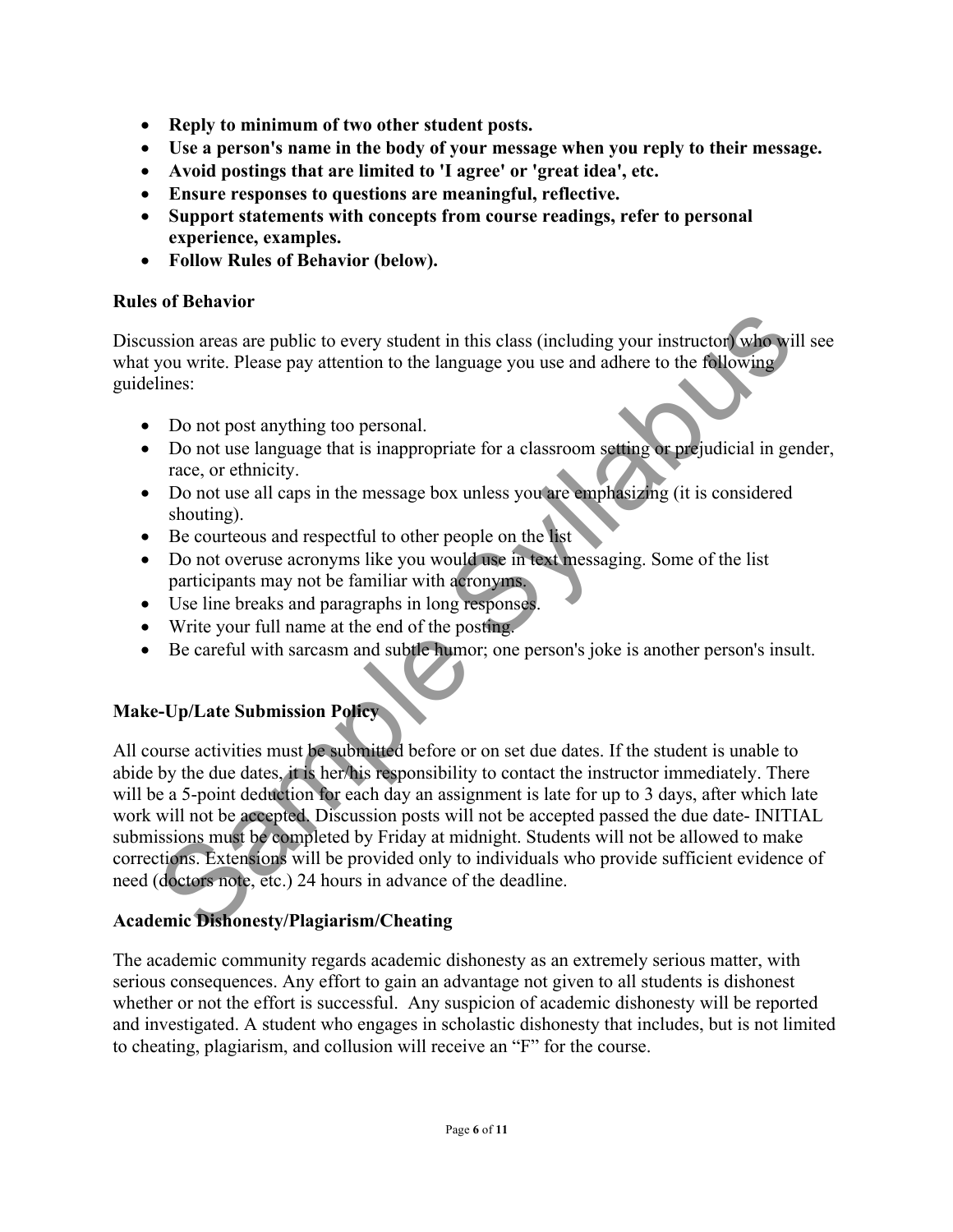All persons involved in academic dishonesty will be disciplined in accordance with University regulations and procedures. For complete information on UTPB student conduct and discipline procedures consult the University's Handbook:Scholastic Dishonesty.

Academic dishonesty includes, but is not limited to cheating, plagiarism, collusion, falsifying academic records, misrepresenting facts, the submission for credit of any work or materials that are attributable in whole or in part to another person, taking an examination for another person, any act designed to give unfair advantage to a student such as, but not limited to, submission of essentially the same written assignment for two courses without the prior permission of the instructor, or the attempt to commit such acts.

Plagiarism includes, but is not limited to the appropriation of, buying, receiving as a gift, or obtaining by any means material that is attributable in whole or in part to another source, including words, ideas, illustrations, structure, computer code, other expression and media, and presenting that material as one's own academic work being offered for credit.

ctor, or the attempt to commit such acts.<br>
The mism includes, but is not limited to the appropriation of, buying, receiving as a gift, or<br>
ning by any means material that is attributed in whole or in part to another surfee All assignments will be submitted to VeriCite, the plagiarism checker. Your similarity score indicates the percentage of material in your paper that are similar to sources found online and in scholarly works. You should aim to have a similarity score of less than 15% but up to 20% may be acceptable. It is critical, especially in this course, for you to know and follow APA guidelines. Failure to adhere to APA guidelines may lead to plagiarism issues and unwanted consequences. Essentially, similarity scores should be less than 20%. Submissions with similarities scores over 20% will be investigated.

# **Attendance and Class Participation**

Regular and active participation is an essential, unmistakably important aspect of this online course. Students will log on a minimum of three times every seven days. All students are expected to do the work assigned, notify the instructor when emergencies arise.

# **Tracking**

Learning management systems have tracking features. Statistics are collected that quantifies how often and when students are active in the course and provides information if the student has accessed different pages of the course.

# **Absenteeism**

All the course activities have set dates to be completed and submitted. After the due dates the activities will not be available for the students. Not logging into an online course is considered absenteeism. Contact instructor immediately in case of emergency medical situation.

# **Course Incomplete/Withdrawal/Grade Appeal**

All students are required to complete the course within the semester they are signed up. Incomplete grades for the course are rarely given and will only be considered if the student has met all of the following conditions: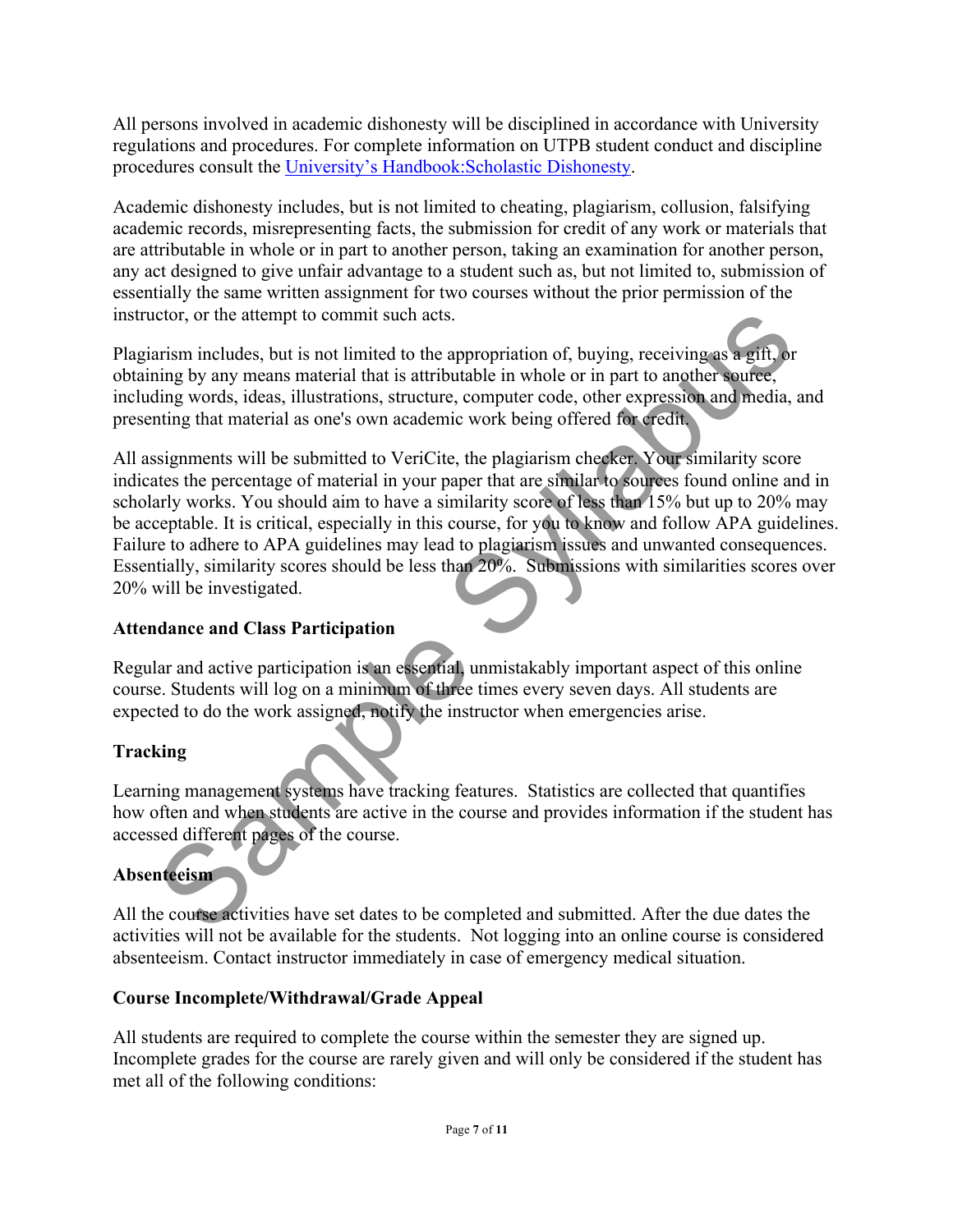- **Completed 75% or more of the coursework,**
- **Earned (at the time of the Incomplete request) a B or better average on all coursework,**
- **Submitted a valid, documented excuse for not being able to complete the course on time, and**
- **Has contacted the instructor prior to the last day of regular classes (full semester/face-to-face students) or one week prior to the last week of classes (online/8 week session).**

Students must submit a written (electronic) petition for an extension and sign a contract that lists the remaining coursework to be completed and due dates. If the assignments and activities identified in the petition are not completed by the agreed upon due date, the student's grade will revert to a "F" two semesters after the original "I" grade was submitted.

Students are advised to review the University policy on Satisfactory Academic Progress and Financial Aid Probation that may result from course withdrawals or incompletes.

Find information and dates regarding drops and withdrawals consult the University Handbook: Drops and Withdrawals and Appeal Process.

# **Accommodation for Students with Disabilities**

nts must submit a written (electronic) petition for an extension and sign a contrage that limit<br>maining convexent to be completed and due dates. If the assignments and a<br>single in the petition are not completed by the agre Students with Disabilities: The University of Texas of the Permian Basin in compliance with the Americans with Disabilities Act and Section 504 of the Rehabilitation Act provides "reasonable accommodations" to students with disabilities. Any student with a disability who is requesting an accommodation for this course must provide the instructor with official documentation in the form of a letter from the ADA Officer for Students. Only those students who have officially documented a need for an accommodation will have their request honored. \*\*Adapted from UTSA ADA syllabus statement.\*\*

# **ADA Officer for Students: Mr. Paul Leverington Address: Mesa Building 4243/4901 E. University, Odessa, Texas 79762 Voice Telephone: 432-552-4696**

**Email:** ada@utpb.edu

For the accessibility and privacy statements of external tools used within courses, go to Accessibility and Privacy Statements.

# **Computer Skills, Technical & Software Requirements**

Students can use cloud version of Word, PowerPoint and other Microsoft products through use of their UTPB Outlook 365 and UTPB email address. For more information refer to UTPB Office 365 Page.

# **Computer Technical Requirements**

See Technical Requirements.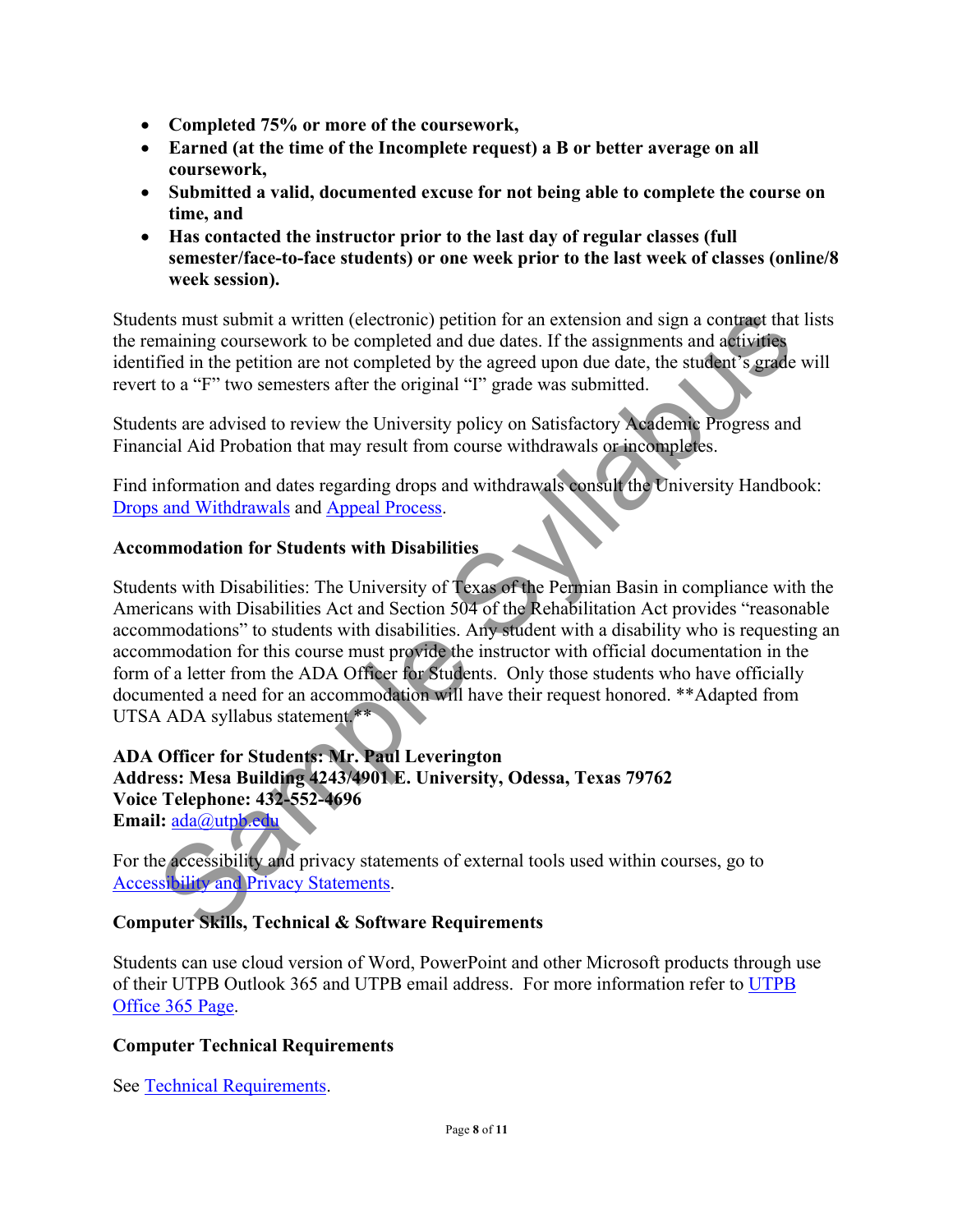### **Online Student Authentication**

UTPB requires that each student who registers for an online course is the same student who participates in, completes, and receives credit for the course. UTPB's Distance Education Policy requires faculty members to employ at least two methods of verification to ensure student identities. To access online courses students must login to the UTPB learning management system using their unique personal identifying username and secure password. UTPB's Distance Education Policy requires at least one additional student identification method within the course that has been determined and approved by the faculty or academic program. This course satisfies the second method of student authentication by:

cond method of student authentication by:<br>
siding a clear image of yourself in color. Make sure you are in a well-lit area and your in<br>
from any shadows. The image must be taken on the day you submit the photo to reflect<br> Uploading a clear image of yourself in color. Make sure you are in a well-lit area and your image is free from any shadows. The image must be taken on the day you submit the photo to reflect your current appearance. Take your picture in full-face view directly facing the camera. You should have a neutral facial expression with both eyes open.

Then, upload a picture of your ID (see below for a list of acceptable IDs) with only your name and picture showing. Cover/tape over any numbers.

Make sure to attach both image files in either JPEG or PNG format to the assignment BEFORE you submit it.

\*Approved up to date photo identifications are: passports, government issued identification, driver's licenses, military ID from DoD. Dual credit and early college high school students use school district identifications.

# **Preparation for Emergencies**

# **Computer Crash**

Not having a working computer or a crashed computer during the semester will NOT be considered as an acceptable reason for not completing course activities at a scheduled time. NOTE: Identify a second computer before the semester begins, that you can use when/if your personal computer crashes.

# **Complete Loss of Contact**

If you lose contact with course connectivity completely (i.e. you cannot contact me via Canvas or email), you need to call instructor, and leave message regarding connectivity loss and contact information.

### **Lost/Corrupt/Missing Files**

You must keep/save a copy of every project/assignment on an external drive, UTPB Outlook 365 OneDrive, or personal computer. In the event of any kind of failure (e.g. virus infection, student's own computer crashes, loss of files in cyberspace, etc.) or any contradictions/problems, you may be required to resubmit the files.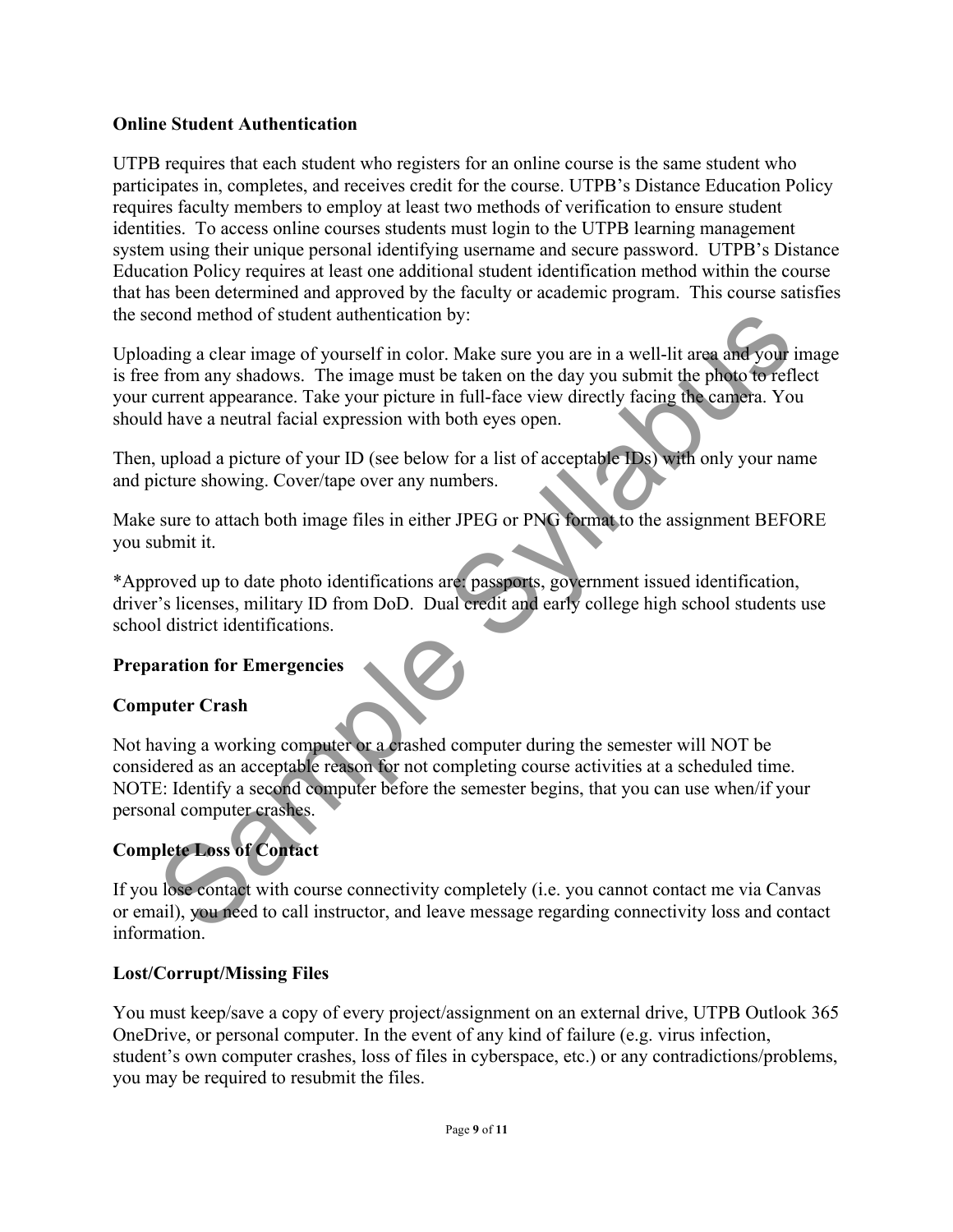# **End-of-Course Evaluation & Instructor Evaluation**

Every student is encouraged to complete an end of course evaluation survey provided by UTPB. During the last two weeks of class, there will be an announcement in Canvas, an email, and a button in your course navigation that will take you to any available surveys.

The survey is anonymous and your responses are confidential. Your feedback is critical to us and to your instructor as we strive to improve our offerings, and our support of you, the students.

#### **Student Support Services**

| praaent pupport per vices           |                                                                                                                                                                                                                        |
|-------------------------------------|------------------------------------------------------------------------------------------------------------------------------------------------------------------------------------------------------------------------|
| <b>SERVICE</b>                      | <b>CONTACT</b>                                                                                                                                                                                                         |
| <b>ADA</b><br>Accommodation/Support | Testing Services & Academic Accommodations Department<br>$(432) 552 - 4696$                                                                                                                                            |
| Advising                            | $(432)$ 552-2661<br><b>UTPB Academic Advising Center</b>                                                                                                                                                               |
| <b>Bookstore</b>                    | <b>UTPB Campus Bookstore</b><br>$(432) 552 - 0220$                                                                                                                                                                     |
| Email, Office 365,<br>my.utpb.edu   | <b>Information Technology</b>                                                                                                                                                                                          |
| Financial Aid and<br>Scholarship    | <b>UTPB Financial Aid</b><br>$(432) 552 - 2620$                                                                                                                                                                        |
| Library                             | The Conrad Dunagan Library Online at<br>$(432) 552 - 2370$                                                                                                                                                             |
| Registrar                           | <b>UTPB Registrar</b><br>$(432) 552 - 2635$                                                                                                                                                                            |
| <b>Student Services</b>             | <b>Student Services</b><br>$(432) 552 - 2600$                                                                                                                                                                          |
| <b>Technical Support</b>            | Canvas<br>1-866-437-0867                                                                                                                                                                                               |
| Tutoring & Learning<br>Resources    | If you are taking courses through UTPB the following links<br>provide services: Smarthinking Online Tutoring (provides<br>tutoring services), <b>SmarterMeasure</b> (measures learner readiness<br>for online course). |